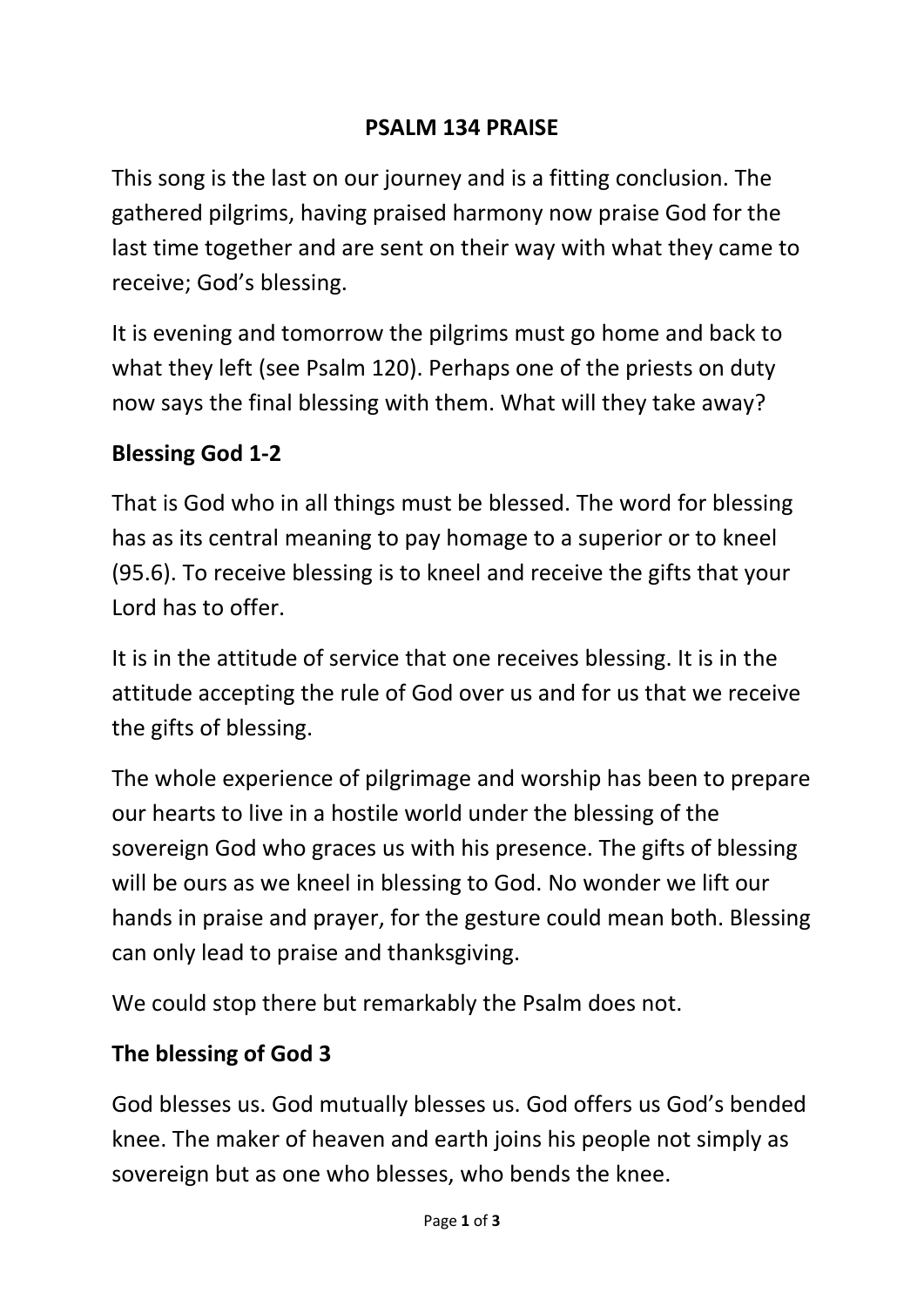We will need to explore some of the implications of the mutuality of the blessing between God and God's people, a mutuality that bespeaks the genuine relatedness between God and the pilgrims, based ultimately on God's redeeming love (PS 130.7-8).

# **Further reflections**

To bless God is to praise the one in whom alone there is life; the power to create and sustain human life. We have seen from these psalms that blessing is the Lord at work in family life, in national life, in personal life creating and sustaining life even in a world that despises peace. The blessing of the Lord is at work in human work. All of these are brought to life supporting and life fulfilling completeness and rightness.

It is only to be expected that we will kneel before this God; that is, bless God.

What is striking is the mutuality of blessing that is anticipated in v3. God will voluntarily take on the servant role that belongs to the people. This mutuality, which means God's willingness to be vulnerable, results from God's risky choice of Zion (132.13-14) and God's choice that takes on responsibility for the people (132.15-18).

This blessing of God, this risky choice, means suffering for God. Over the history of God's blessing it has cost God in steadfast love and faithfulness, in forgiveness and mercy. God's blessing comes to persistently sinful people. God will bless them from Zion. Such blessing is our only hope. That hope for Christians is portrayed signed and sealed in the incarnation of God in the form of a servant (Phil 2.5-11).